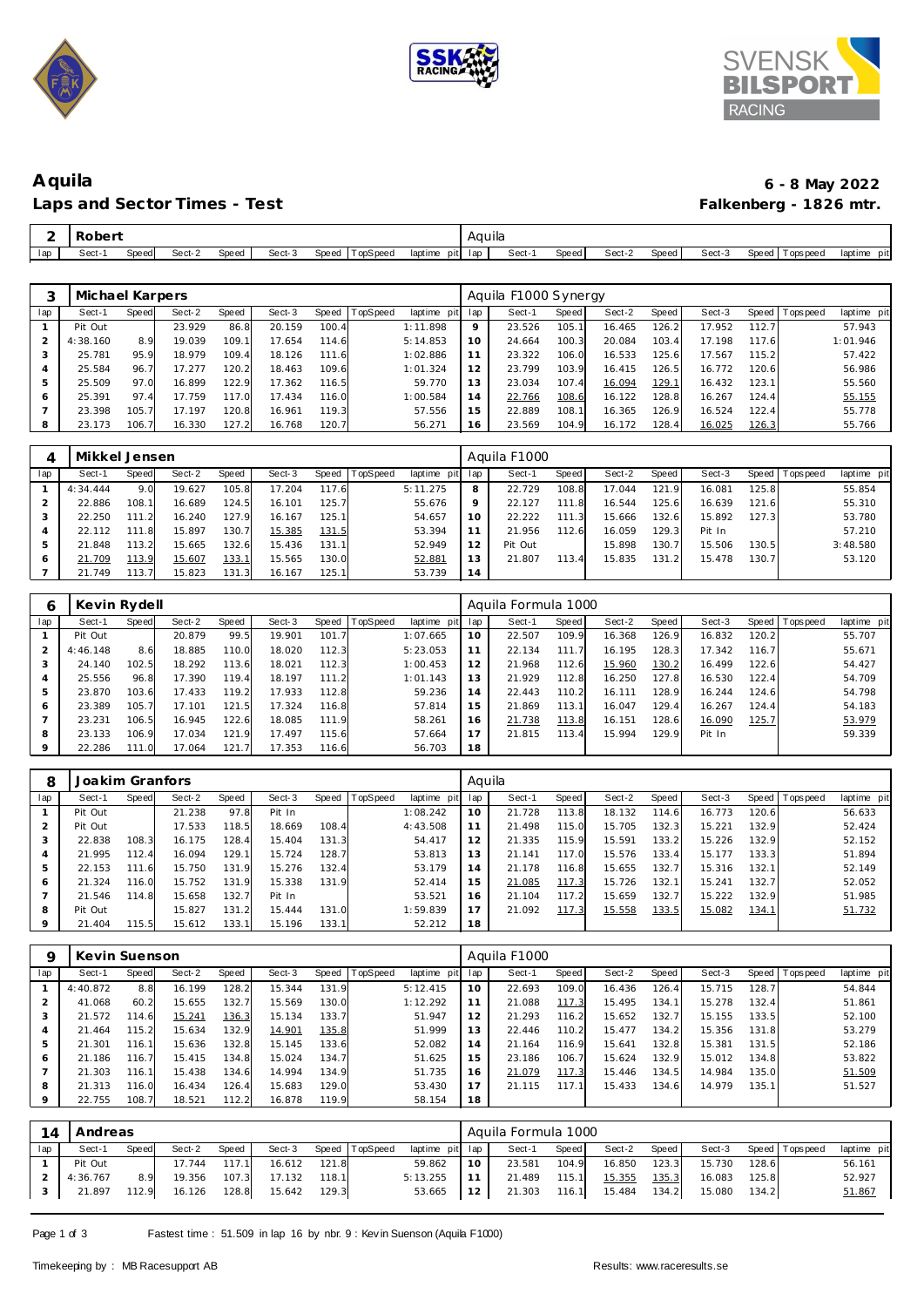





# **Aquila 6 - 8 May 2022** Laps and Sector Times - Test

|         | 21.503  | 115.0 | 15.769 | 131.7 | 15.547 | 130.1 | 52.819   | 13 <sup>1</sup> | 21.101 | 117.2 | 15.809 | 131.4 | 15.235 | 132.8 | 52.145 |
|---------|---------|-------|--------|-------|--------|-------|----------|-----------------|--------|-------|--------|-------|--------|-------|--------|
|         | 21.566  | 114.7 | 15.723 | 132.1 | 15.420 | 131.2 | 52.709   | 14              | 22.158 | 111.6 | 15.358 | 135.3 | 15.498 | 130.5 | 53.014 |
|         | 21.570  | 114.7 | 15.665 | 132.6 | 15.262 | 132.6 | 52.497   | 15              | 21.096 | 117.2 | 15.932 | 130.4 | 15.296 | 132.3 | 52.324 |
|         | 21.332  | 115.9 | 15.914 | 130.5 | Pit In |       | 54.579   | 16              | 21.188 | 116.7 | 15.796 | 131.5 | 15.228 | 132.9 | 52.212 |
| 8       | Pit Out |       | 15.991 | 129.9 | 17.029 | 118.8 | 1:54.371 |                 | 21.225 | 116.5 | 16.023 | 129.6 | 14.955 | 135.3 | 52.203 |
| $\circ$ | 21.560  | 114.7 | 16.913 | 122.8 | 16.295 | 124.2 | 54.768   | 18              |        |       |        |       |        |       |        |

| 24  | Leo Åberg |       |        |       |        |       |          |                |     | Aquila Synergi |       |        |              |        |       |                |             |
|-----|-----------|-------|--------|-------|--------|-------|----------|----------------|-----|----------------|-------|--------|--------------|--------|-------|----------------|-------------|
| lap | Sect-1    | Speed | Sect-2 | Speed | Sect-3 | Speed | TopSpeed | laptime<br>pit | lap | Sect-1         | Speed | Sect-2 | <b>Speed</b> | Sect-3 |       | Speed Topspeed | laptime pit |
|     | Pit Out   |       | 21.253 | 97.7  | 18.622 | 108.6 |          | 1:07.836       | 10  | 21.711         | 113.9 | 15.703 | 132.3        | 16.489 | 122.7 |                | 53.903      |
|     | 4:12.836  | 9.8   | 17.062 | 121.7 | 18.176 | 111.3 |          | 4:48.074       |     | 22.759         | 108.7 | 18.803 | 110.5        | 17.536 | 115.4 |                | 59.098      |
| 3   | 24.973    | 99.0  | 16.747 | 124.0 | 16.388 | 123.5 |          | 58.108         | 12  | 22.944         | 107.8 | 16.469 | 126.1        | 16.051 | 126.0 |                | 55.464      |
| 4   | 22.666    | 109.1 | 16.334 | 127.2 | 15.752 | 128.4 |          | 54.752         | 13  | 21.924         | 112.8 | 15.917 | 130.5        | 15.449 | 131.0 |                | 53.290      |
| 5   | 22.054    | 112.1 | 16.113 | 128.9 | 15.828 | 127.8 |          | 53.995         | 14  | 24.384         | 101.4 | 16.027 | 129.6        | 16.419 | 123.2 |                | 56.830      |
| 6   | 22.047    | 112.2 | 16.781 | 123.8 | 15.623 | 129.5 |          | 54.451         | 15  | 22.091         | 112.0 | 15.788 | 131.6        | 15.322 | 132.0 |                | 53.201      |
|     | 21.903    | 112.9 | 16.181 | 128.4 | 15.729 | 128.6 |          | 53.813         | 16  | 21.838         | 113.3 | 15.873 | 130.9        | 15.535 | 130.2 |                | 53.246      |
| 8   | 22.360    | 110.6 | 16.014 | 129.7 | 15.690 | 128.9 |          | 54.064         | 77  | 21.684         | 114.1 | 15.522 | 133.8        | 15.573 | 129.9 |                | 52.779      |
| 9   | 22.738    | 108.8 | 15.756 | 131.8 | 15.435 | 131.1 |          | 53.929         | 18  |                |       |        |              |        |       |                |             |

| 33  | Christian Lovén |              |        |       |        |       |          |                |             | Aguila F1000 |       |        |       |        |       |           |             |
|-----|-----------------|--------------|--------|-------|--------|-------|----------|----------------|-------------|--------------|-------|--------|-------|--------|-------|-----------|-------------|
| lap | Sect-1          | <b>Speed</b> | Sect-2 | Speed | Sect-3 | Speed | TopSpeed | laptime<br>pit | lap         | Sect-1       | Speed | Sect-2 | Speed | Sect-3 | Speed | Tops peed | laptime pit |
|     | Pit Out         |              | 19.194 | 108.2 | 18.497 | 109.4 |          | 6:03.009       | $\mathsf Q$ | 22.521       | 109.8 | 16.280 | 127.6 | 15.900 | 127.2 |           | 54.701      |
|     | 24.022          | 103.0        | 19.163 | 108.4 | 19.032 | 106.3 |          | 1:02.217       | 10          | 22.595       | 109.5 | 17.910 | 116.0 | 16.073 | 125.9 |           | 56.578      |
| 3   | 24.406          | 101.3        | 18.650 | 111.4 | 17.576 | 115.1 |          | 1:00.632       |             | 22.508       | 109.9 | 16.298 | 127.5 | 15.602 | 129.7 |           | 54.408      |
| 4   | 23.258          | 106.3        | 16.889 | 123.0 | 16.634 | 121.6 |          | 56.781         | 12          | 22.451       | 110.2 | 16.323 | 127.3 | 15.623 | 129.5 |           | 54.397      |
| 5   | 22.652          | 109.2        | 16.792 | 123.7 | 16.582 | 122.0 |          | 56.026         | 3 ا         | 22.338       | 110.7 | 16.970 | 122.4 | 15.727 | 128.6 |           | 55.035      |
| 6   | 22.754          | 108.7        | 16.543 | 125.6 | 16.217 | 124.8 |          | 55.514         | 14          | 22.618       | 109.3 | 16.411 | 126.6 | 15.506 | 130.5 |           | 54.535      |
|     | 22.419          | 110.3        | 16.280 | 127.6 | 16.086 | 125.8 |          | 54.785         | 15          | 22.492       | 110.0 | 16.421 | 126.5 | 15.772 | 128.3 |           | 54.685      |
| 8   | 22.667          | 109.1        | 16.431 | 126.4 | 15.889 | 127.3 |          | 54.987         | 16          | 22.299       | 110.9 | 16.273 | 127.6 | 15.418 | 131.2 |           | 53.990      |

| 44  | Viktor Karlsson |       |        |       |        |       |          |                |     | Aquila Synergy |              |        |       |        |        |           |             |
|-----|-----------------|-------|--------|-------|--------|-------|----------|----------------|-----|----------------|--------------|--------|-------|--------|--------|-----------|-------------|
| lap | Sect-1          | Speed | Sect-2 | Speed | Sect-3 | Speed | TopSpeed | laptime<br>pit | lap | Sect-1         | <b>Speed</b> | Sect-2 | Speed | Sect-3 | Speed  | Tops peed | laptime pit |
|     | Pit Out         |       | 21.544 | 96.4  | 21.463 | 94.3  |          | 1:11.076       |     | 23.098         | 107.         | 17.363 | 119.6 | 17.390 | 116.3  |           | 57.851      |
|     | 4:17.631        | 9.6   | 20.623 | 100.7 | 19.190 | 105.4 |          | 4:57.444       |     | 23.230         | 106.5        | 17.090 | 121.5 | 17.574 | 115.1. |           | 57.894      |
|     | 25.743          | 96.1  | 19.641 | 105.8 | 19.594 | 103.3 |          | 1:04.978       |     | 23.207         | 106.6        | 17.749 | 117.0 | 17.594 | 115.0  |           | 58.550      |
|     | 24.233          | 102.1 | 18.873 | 110.1 | 18.432 | 109.8 |          | 1:01.538       | 10  | 23.067         | 107.2        | 19.563 | 106.2 | 17.480 | 115.7  |           | 1:00.110    |
|     | 23.620          | 104.7 | 17.951 | 115.7 | 17.616 | 114.9 |          | 59.187         |     | 24.593         | 100.6        | 18.969 | 109.5 | 17.073 | 118.5  |           | 1:00.635    |
|     | 29.265          | 84.5  | 17.649 | 117.7 | 16.590 | 122.0 |          | 1:03.504       |     | 23.706         | 104.3        | 19.663 | 105.6 | Pit In |        |           | 1:05.601    |

| 55  | Oscar Mellstig |       |        |                    |        |       |          |                 |    | Aquila Formula 1000 |       |        |       |        |       |                 |             |
|-----|----------------|-------|--------|--------------------|--------|-------|----------|-----------------|----|---------------------|-------|--------|-------|--------|-------|-----------------|-------------|
| lap | Sect-1         | Speed | Sect-2 | Speed              | Sect-3 | Speed | TopSpeed | laptime pit lap |    | Sect-1              | Speed | Sect-2 | Speed | Sect-3 |       | Speed Tops peed | laptime pit |
|     | Pit Out        |       | 23.599 | 88.C               | 20.831 | 97.1  |          | 1:12.067        | 9  | 23.478              | 105.3 | 16.938 | 122.6 | 17.053 | 118.6 |                 | 57.469      |
|     | 4:30.293       | 9.2   | 20.451 | 101.6              | 19.334 | 104.6 |          | 5:10.078        | 10 | 24.438              | 101.2 | 17.066 | 121.7 | 17.319 | 116.8 |                 | 58.823      |
|     | 26.434         | 93.6  | 19.014 | 109.2 <sub>1</sub> | 18.217 | 111.1 |          | 1:03.665        |    | 22.637              | 109.3 | 17.103 | 121.5 | 17.133 | 118.1 |                 | 56.873      |
|     | 24.697         | 100.1 | 18.104 | 114.7              | 18.280 | 110.7 |          | 1:01.081        | 12 | 23.077              | 107.2 | 16.704 | 124.4 | 16.640 | 121.6 |                 | 56.421      |
|     | 23.950         | 103.3 | 17.725 | 117.2              | 17.535 | 115.4 |          | 59.210          | 13 | 23.007              | 107.5 | 17.014 | 122.1 | 17.078 | 118.5 |                 | 57.099      |
| 6   | 23.583         | 104.9 | 17.469 | 118.9              | 17.012 | 118.9 |          | 58.064          | 14 | 22.841              | 108.3 | 16.213 | 128.1 | 16.117 | 125.5 |                 | 55.171      |
|     | 23.332         | 106.0 | 17.232 | 120.5              | 17.663 | 114.5 |          | 58.227          | 15 | 22.289              | 111.0 | 16.536 | 125.6 | 16.227 | 124.7 |                 | 55.052      |
|     | 23.518         | 105.2 | 17.119 | 121.3              | 17.862 | 113.3 |          | 58.499          | 16 | 22.646              | 109.2 | 15.858 | 131.0 | 15.750 | 128.5 |                 | 54.254      |

| 61  | Robin Hafström |       |        |       |        |       |          |             | Aquila Formula 1000 |        |       |        |       |        |         |           |             |  |
|-----|----------------|-------|--------|-------|--------|-------|----------|-------------|---------------------|--------|-------|--------|-------|--------|---------|-----------|-------------|--|
| lap | Sect-1         | Speed | Sect-2 | Speed | Sect-3 | Speed | TopSpeed | laptime pit | lap                 | Sect-1 | Speed | Sect-2 | Speed | Sect-3 | Speed I | Tops peed | laptime pit |  |
|     | Pit Out        |       | 18.522 | 112.1 | 17.570 | 115.2 |          | 1:00.685    | 10                  | 21.589 | 114.6 | 16.164 | 128.5 | 17.548 | 115.3   |           | 55.301      |  |
|     | 4:41.576       | 8.8   | 17.140 | 121.2 | 16.639 | 121.6 |          | 5:15.355    |                     | 22.543 | 109.7 | 19.465 | 106.7 | 17.510 | 115.5   |           | 59.518      |  |
|     | 22.898         | 108.0 | 19.143 | 108.5 | 16.459 | 122.9 |          | 58.500      | 12                  | 21.987 | 112.5 | 16.515 | 125.8 | 17.000 | 119.0   |           | 55.502      |  |
| 4   | 22.544         | 109.7 | 16.296 | 127.5 | 15.782 | 128.2 |          | 54.622      | 13                  | 21.827 | 113.3 | 15.632 | 132.9 | 15.403 | 131.4   |           | 52.862      |  |
| 5   | 22.026         | 112.3 | 16.247 | 127.9 | 15.571 | 129.9 |          | 53.844      | 14                  | 22.388 | 110.5 | 16.428 | 126.4 | 16.267 | 124.4   |           | 55.083      |  |
| 6   | 22.020         | 112.3 | 15.756 | 131.8 | 15.542 | 130.2 |          | 53.318      | 15                  | 21.817 | 113.4 | 16.175 | 128.4 | 15.636 | 129.4   |           | 53.628      |  |
|     | 21.829         | 113.3 | 15.619 | 133.0 | 15.391 | 131.5 |          | 52.839      | 16                  | 21.351 | 115.8 | 16.284 | 127.6 | 15.555 | 130.1   |           | 53.190      |  |
| 8   | 21.715         | 113.9 | 15.744 | 131.9 | 15.361 | 131.7 |          | 52.820      |                     | 21.666 | 114.2 | 15.731 | 132.0 | 15.984 | 126.6   |           | 53.381      |  |
| - 9 | 21.963         | 112.6 | 15.881 | 130.8 | 15.365 | 131.7 |          | 53.209      | 18                  |        |       |        |       |        |         |           |             |  |

| 68  | Thomas Glad |       |        |       |        |       | Aquila         |                 |         |        |       |        |       |        |       |                |             |
|-----|-------------|-------|--------|-------|--------|-------|----------------|-----------------|---------|--------|-------|--------|-------|--------|-------|----------------|-------------|
| lap | Sect-1      | Speed | Sect-2 | Speed | Sect-3 |       | Speed TopSpeed | laptime pit lap |         | Sect-1 | Speed | Sect-2 | Speed | Sect-3 |       | Speed Topspeed | laptime pit |
|     | Pit Out     |       | 20.339 | 102.1 | 19.207 | 105.3 |                | 6:18.243        | $\circ$ | 23.389 | 105.7 | 20.022 | 103.7 | 19.073 | 106.1 |                | 1:02.484    |
|     | 26.159      | 94.5  | 19.482 | 106.6 | 19.399 | 104.3 |                | 1:05.040        | 10      | 23.457 | 105.4 | 19.937 | 104.2 | 17.513 | 115.5 |                | 1:00.907    |
|     | 24.361      | 101.5 | 18.663 | 111.3 | 18.672 | 108.4 |                | 1:01.696        | 11      | 23.046 | 107.3 | 17.673 | 117.5 | 17.590 | 115.0 |                | 58.309      |